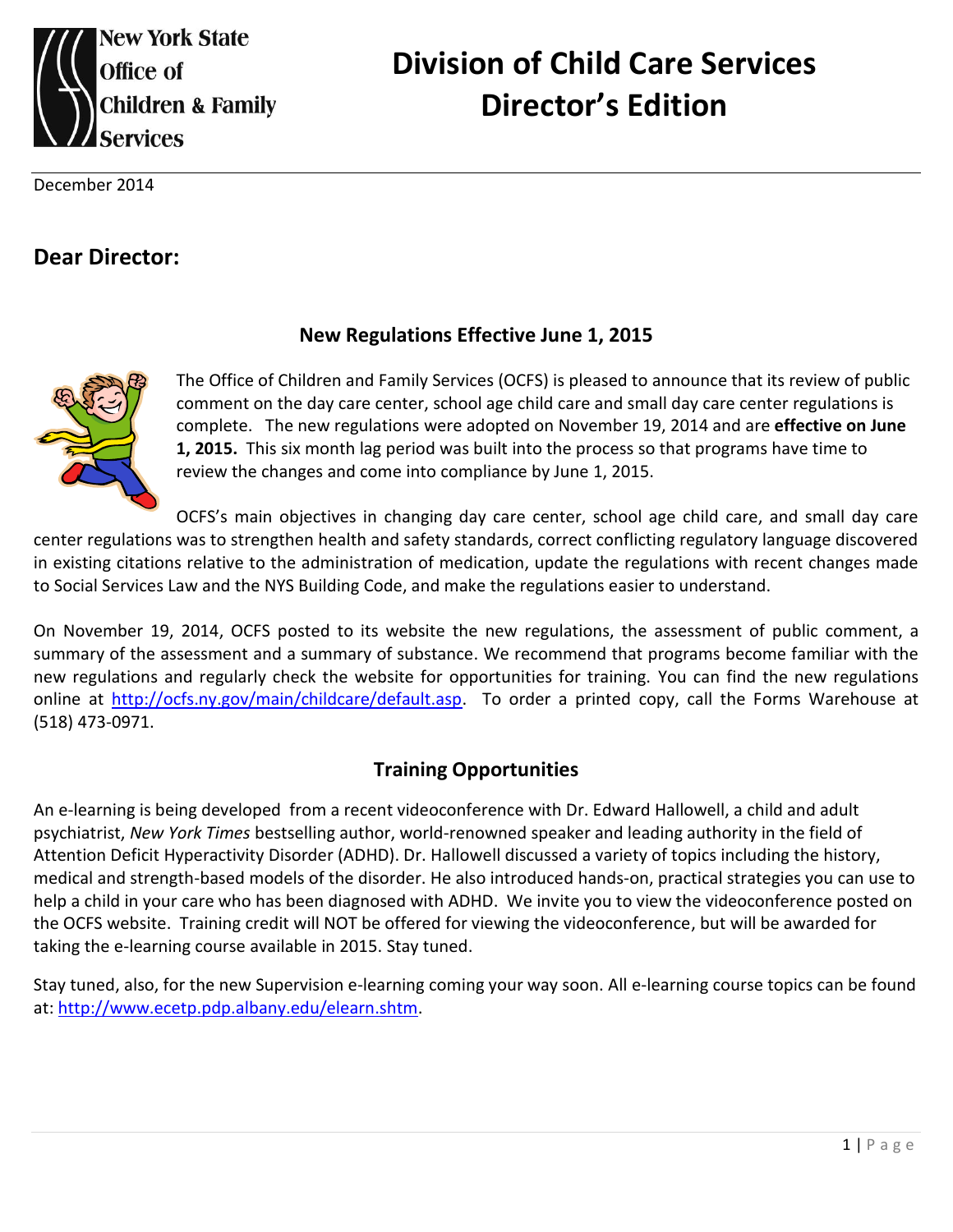## **Law Requiring the Posting of OCFS Inspection Histories**



Social Services Law was amended this past legislative session to require that all child day care programs post and maintain in a prominent place, a notice containing the results of the most recent OCFS inspection history. This new law becomes effective January 1, 2015.

OCFS is required to provide this posting to the program. Beginning in January 2015, OCFS will mail the required posting, as a separate document, in the envelope with its inspection letter. **Do not post the inspection letter** (it may contain confidential information); **post the inspection history report ONLY**. If you have questions, please contact your licensor or registrar.

#### **What you should know about the Ebola Virus**

Because of the attention given to this topic by the media and concerns expressed by providers, OCFS is attaching a sheet with useful information and answers to day care program questions. Please see attachment.

#### **Important First Aid/CPR Training Information**



The OCFS contract with the American Red Cross to provide First Aid/CPR training opportunities to child care providers is ending in mid-November. Despite the fact that OCFS is no longer contracting with the American Red Cross, the Red Cross training in First Aid and CPR will continue to be accepted as meeting the regulatory requirement. The Red Cross will also continue to participate as a training organization affiliated with the Educational Incentive Program (EIP).

#### **The National Safety Council is the new OCFS contracted training provider for First Aid/CPR beginning in December 2014.**

Please check the website for more information as it becomes available. In addition, you will be receiving a post card in the mail from The National Safety Council with important updates. The National Safety Council will provide this training at no cost to you starting in December 2014.

#### **Winter Safety**



Winter weather brings a variety of hazards including treacherous driving conditions, extreme cold, and snow accumulation and drifting. The build-up of snow or ice around buildings can interfere with safe passage from a building, as well as compromise the function of mechanical equipment. Some areas to focus on are:

#### **Exits, Pathways and Safe Areas:**

Snow and ice should not obstruct any exits from buildings; this includes the pathways from emergency exits to the public way. It should be removed from building steps, the areas around exits, and routes of travel from exits to the meeting place. Keeping the meeting place clear of snow is essential to provide for a safe waiting area when emergency response vehicles arrive. Snow and ice removal should include clearing all areas that are in the site evacuation plan.